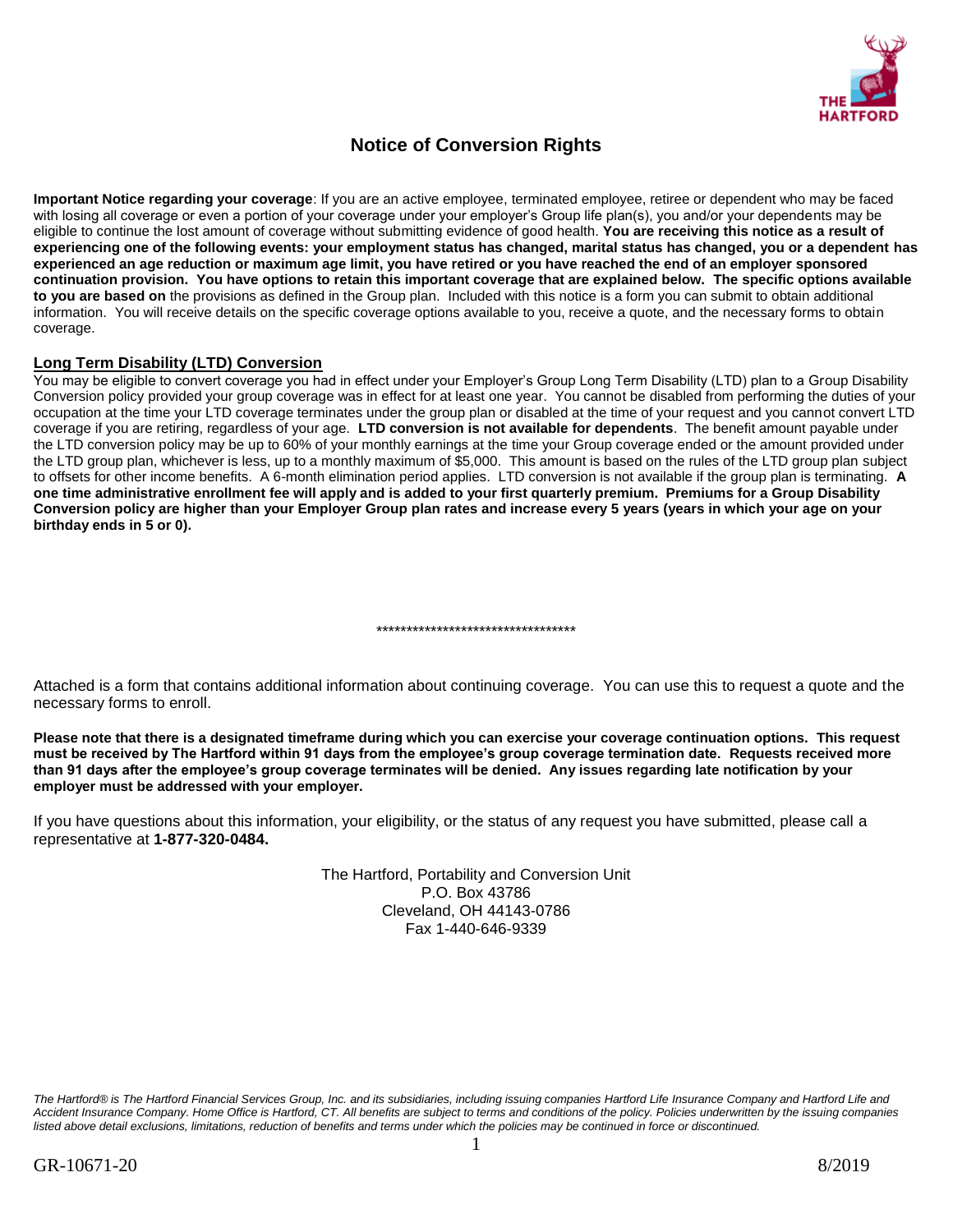

# **Frequently Asked Questions**

#### **Q: If I request a quote, how does The Hartford determine the amount of coverage to quote?**

A: The Hartford will contact your employer to obtain the amount of coverage you had in effect under the group plan. The quote is based on this amount as well as applicable plan provisions.

#### **Q: If I receive a quote for coverage, does this mean I qualify for the coverage amount quoted?**

A: The amount quoted is not a guarantee that a policy will be issued in that amount. Upon receipt of your application for coverage, The Hartford will perform an eligibility review to determine if the amount of coverage you have requested can be granted based on the coverage you had in effect under the group plan as well as plan provisions.

#### **Q: What is my policy effective date?**

A: The effective date of an LTD Conversion policy is the day following the group coverage termination date.

#### **Q: If my application for coverage is not approved by the effective date, am I still covered?**

A: Yes, if your application is approved, the effective date of your policy will be retroactive to the date indicated above.

#### **Q: I understand that there is no medical underwriting or physical exam required but can I still be denied for coverage?**

A: Your request for coverage can be denied if you do not meet the timeliness requirement. You must mail or fax this form to request information within 91 days from the employee's group coverage termination date. **This request must be received by The Hartford within 91 days from the coverage termination date. Requests received more than 91 days after the employee's group coverage terminates will be denied.** Coverage can also be denied if it exceeds the amount you had in effect under your employer's Group plan or if it does not align with your employer's plan provisions. In addition, any request for coverage that is not available under your employer's Group plan will also be denied.

#### **Q: If I start to work for a new employer and obtain coverage under that employer's Group plan, will that Group coverage impact any conversion policy that I may have purchased?**

A: If you obtain coverage under a new employer's Group plan, your conversion policy will remain in effect provided you continue to pay the required premiums. However, benefits payable under conversion policies may be affected by the amount of your other coverage.